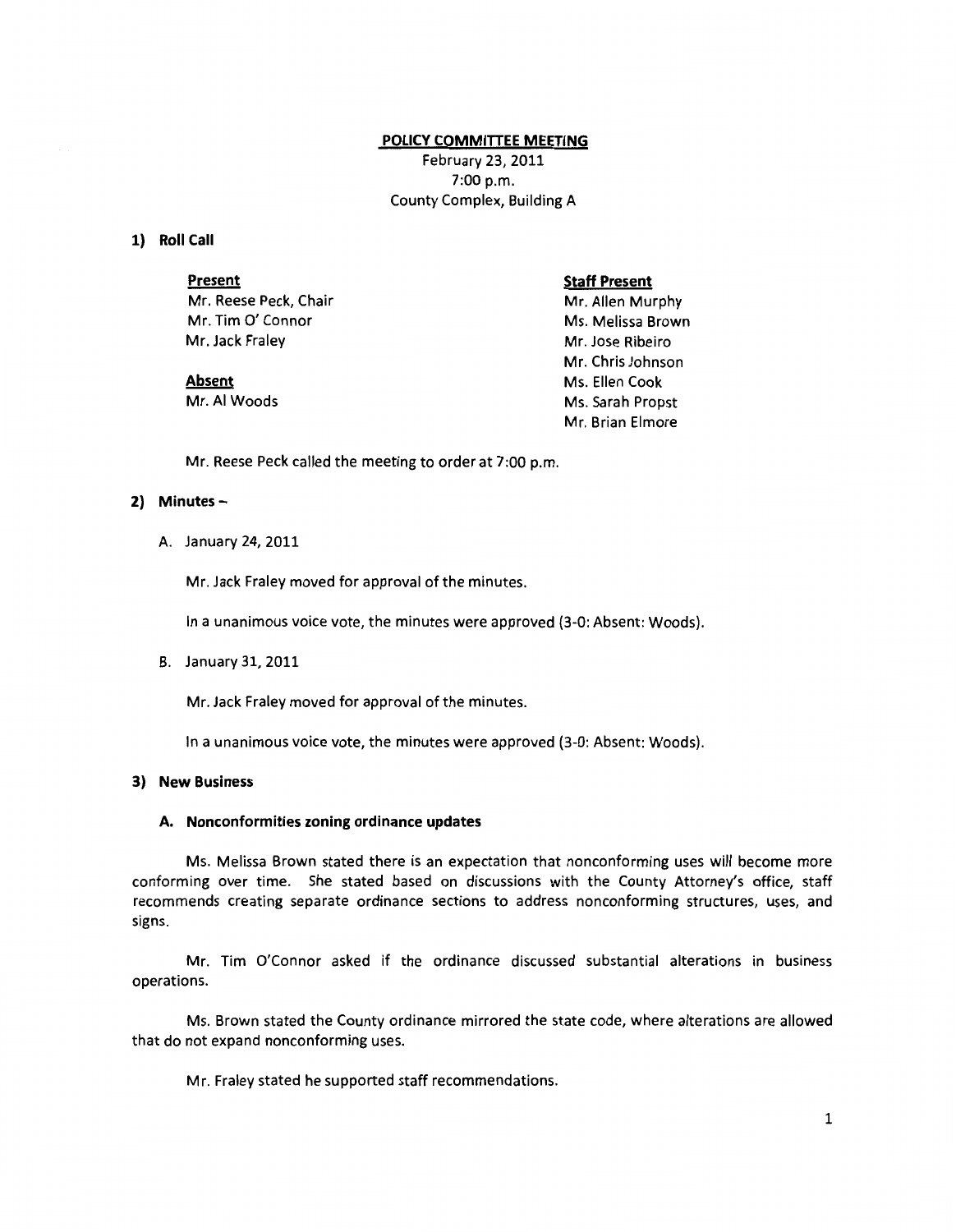#### **B. Administrative Procedures zoning ordinance updates**

Mr. Jose Ribeiro stated the first administrative procedure ordinance update addresses when the county requires site plans. He stated staff recommends adding a list of site plan exemptions to the ordinance, primarily site plan amendments for small structures with very limited impacts. The ordinance amendment would simplify the development process for site plan amendments.

Mr. Fraley stated that rather than have long listings of when site plans are required and when they are not, the ordinance language should be simplified to require site plans 'for construction of new buildings or expansion any building or structure by more than 20% of the of the existing floor area.' He stated staff should consider similar requirements and language.

Mr. Murphy stated staff would prefer not using a list. He stated staff would review language along the lines Mr. Fraley suggested.

Mr. O'Connor asked staff to consider other minor site plans exemptions, such as stormwater repair.

Mr. Ribeiro stated staff recommended removing the fee schedule from the zoning ordinance. He stated since the Commission reviews all ordinance changes, the removal would expedite all fee changes straight to the Board.

Mr. Peck stated fees are a fiscal, not a zoning, matter.

Mr. Ribeiro stated definitions are the most continually revised section of the ordinance. He stated staff recommends revising a list of unclear definitions and adding another new set of terms. New definitions will be brought to the Committee as planners revise individual sections of the ordinance.

Mr. Fraley stated he agrees with staff recommendations. He stated the current definition of 'structure' caused past controversies and the new definition would require careful thought. Staff should use the Comprehensive Plan definitions as a source and ensure definitions in both documents match.

Mr. Peck stated he agreed with the definitions update process.

Mr. Ribeiro stated adding illustrations to the zoning ordinance would serve as a teaching aide. Staff recommends adding illustrations to the ordinance.

Mr. Fraley stated he agreed with adding illustrations.

Mr. Ribeiro stated master plan requirements would be condensed into a single ordinance section.

Mr. Fraley asked staff to review any conflicts between zoning ordinance master plan language in the larger county code.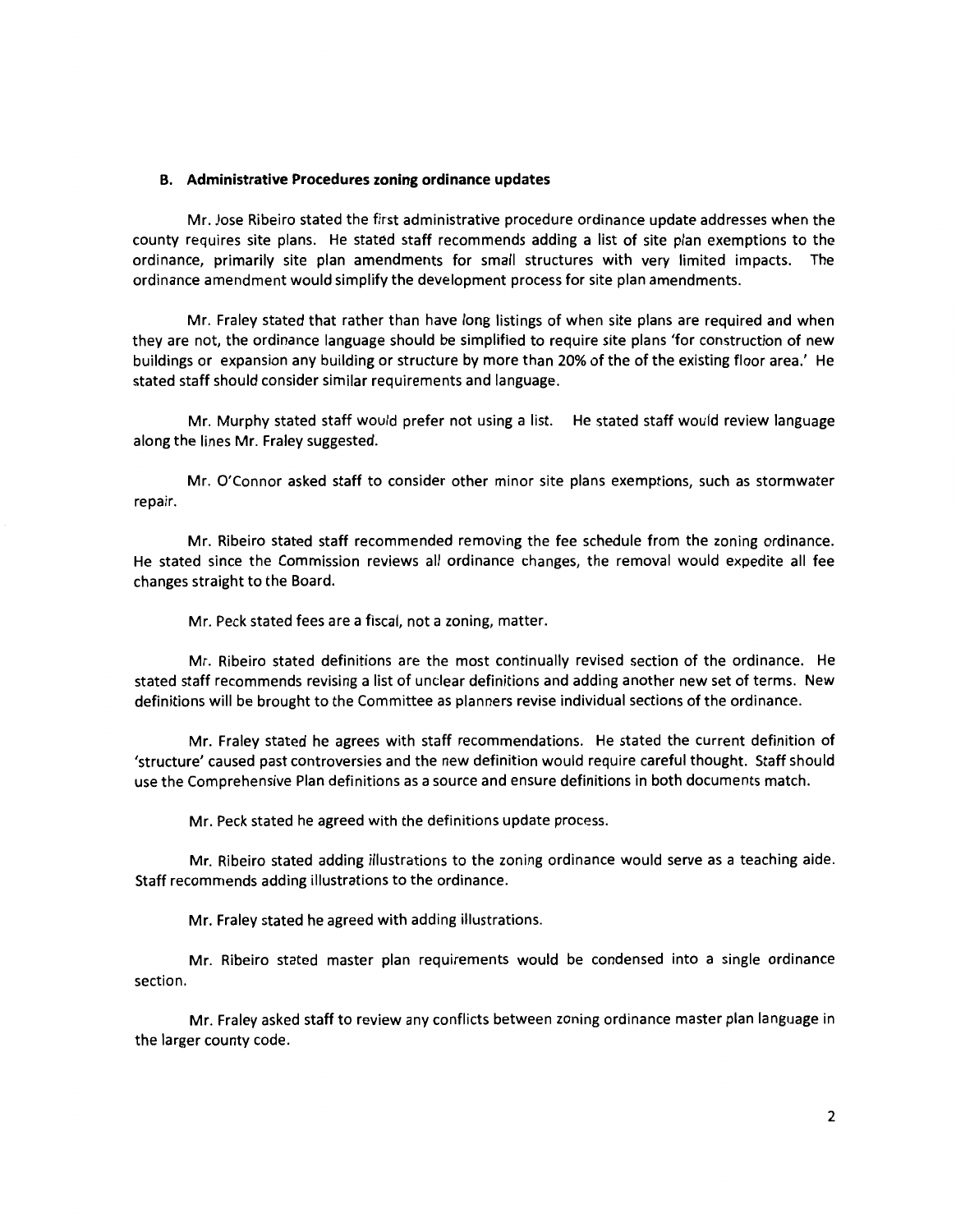Ms. Sarah Propst stated staff recommends creating a policy for environmental submittal requirements for legislative cases and including language in the ordinance listing environmental submittal requirements for site plans, and subdivisions. All environmental requirements would be consolidated into a checklist included with applications.

Mr. Peck stated he would like clarification on the county's process for updating administrative policies. He stated he would like the process to involve public comment.

Mr. Murphy stated he would prefer all policies endorsed by the Board at a public meeting. He stated in this case, the ordinance update, and with its related policies, will be recommended by the Commission and sent to the Board during a public process.

Mr. Peck stated he would like to see all Board and administrative policies collected in a single document, as well as providing them all online on the county website.

Mr. Brian Elmore stated staff worked on a template over the past year to standardize fiscal impact studies received by the county. The County currently has no fiscal impact guidelines. Staff recommends including the fiscal impact template as a submittal requirement for legislative cases.

Mr. Fraley stated he has been frustrated to receive two sets of fiscal impact numbers, one from the applicant and one from the county. He stated the county should endorse a set of numbers.

Mr. Murphy stated part of the exercise would be to impress upon applicants what the county believes are the appropriate numbers.

Mr. Fraley stated he had concerns that increased tax revenue from new businesses was often overstated as those businesses reduced local competitors' sales. He asked staff to think about those conditions. He staffed the common process and assumptions were a good step forward. He stated he had concerns applicants would be able to manipulate the phasing model.

Mr. Elmore stated staff had calculated a two year window for commercial phasing. He stated applicants would have the most leeway in the residential phasing and employment sections.

Mr. Murphy stated an appropriate phasing model will be determined before Board adoption. He stated the template would be sent to the private sector for input after Committee review.

Mr. O'Connor asked if staff had tested the model against existing fiscal impact studies.

Mr. Elmore stated staff ran test cases, but no template results were close to the studies provided to the county.

Mr. Peck stated the template should be as user-friendly as possible. He stated fiscal impact numbers should be the county's decision.

## **C. Subdivisions**

Ms. Ellen Cook began with a discussion of alternative onsite septic systems, and stated that the subdivision ordinance revisions would coordinate the county language with state codes.